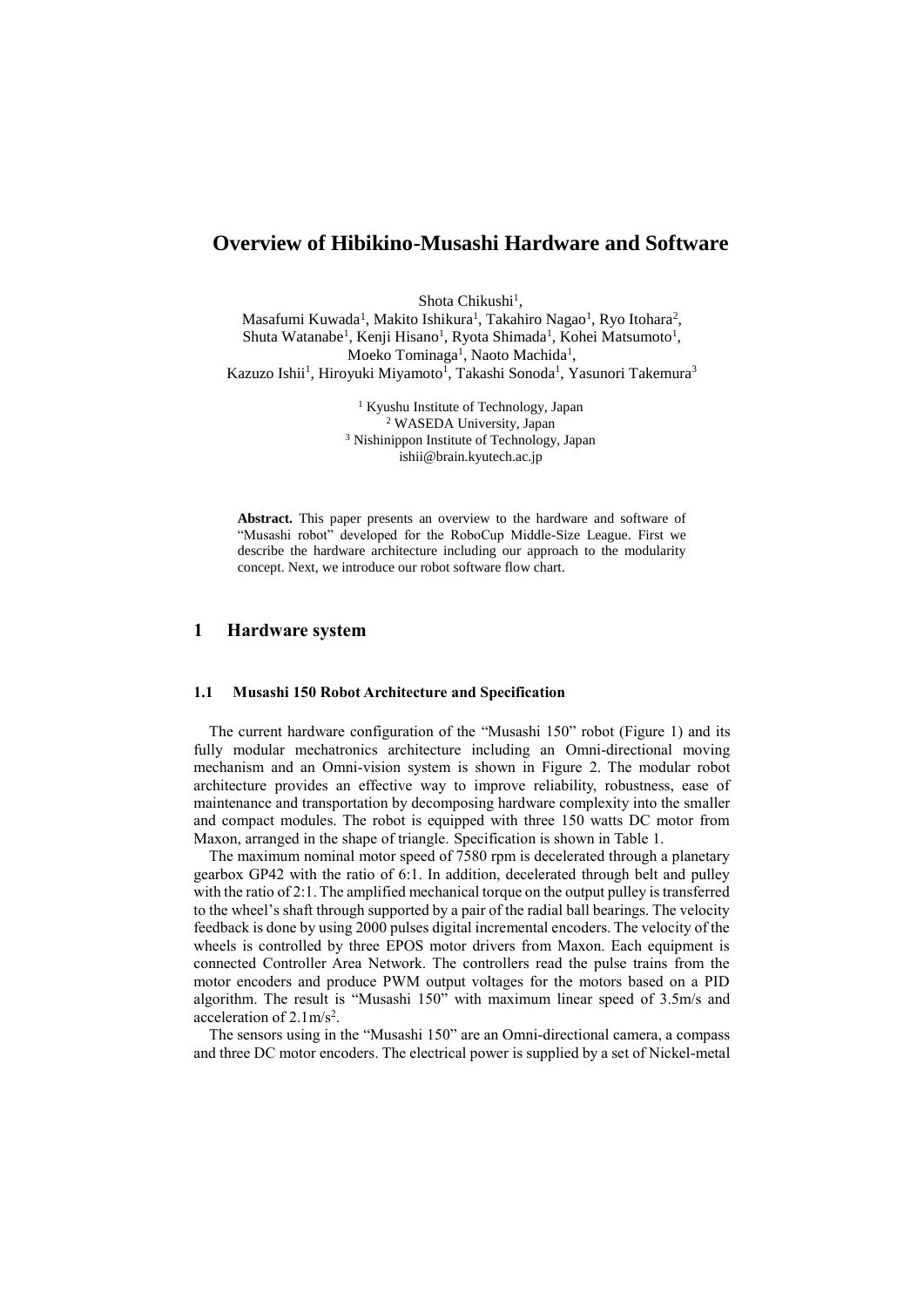hydride batteries (nominal voltage 24V/2.8Ah). The necessary voltage for the camera, compass module and the microcomputer are produced by converting 24V to 12.0V and 5.0V (Figure 3). In order to realize the shooting function, an electromagnetic kicker, designed and constructed specifically for "Musashi 150". The kicker is based on an Induction-Coil-Gun Approach and consists of two interacting parts, the coil and the rod. This Robot is mounted "Active-Finger" use small wheel to control ball.



**Figure 1.** "Musashi 150" robot



**Figure 2.** "Musashi 150" robot hardware configuration and modular architecture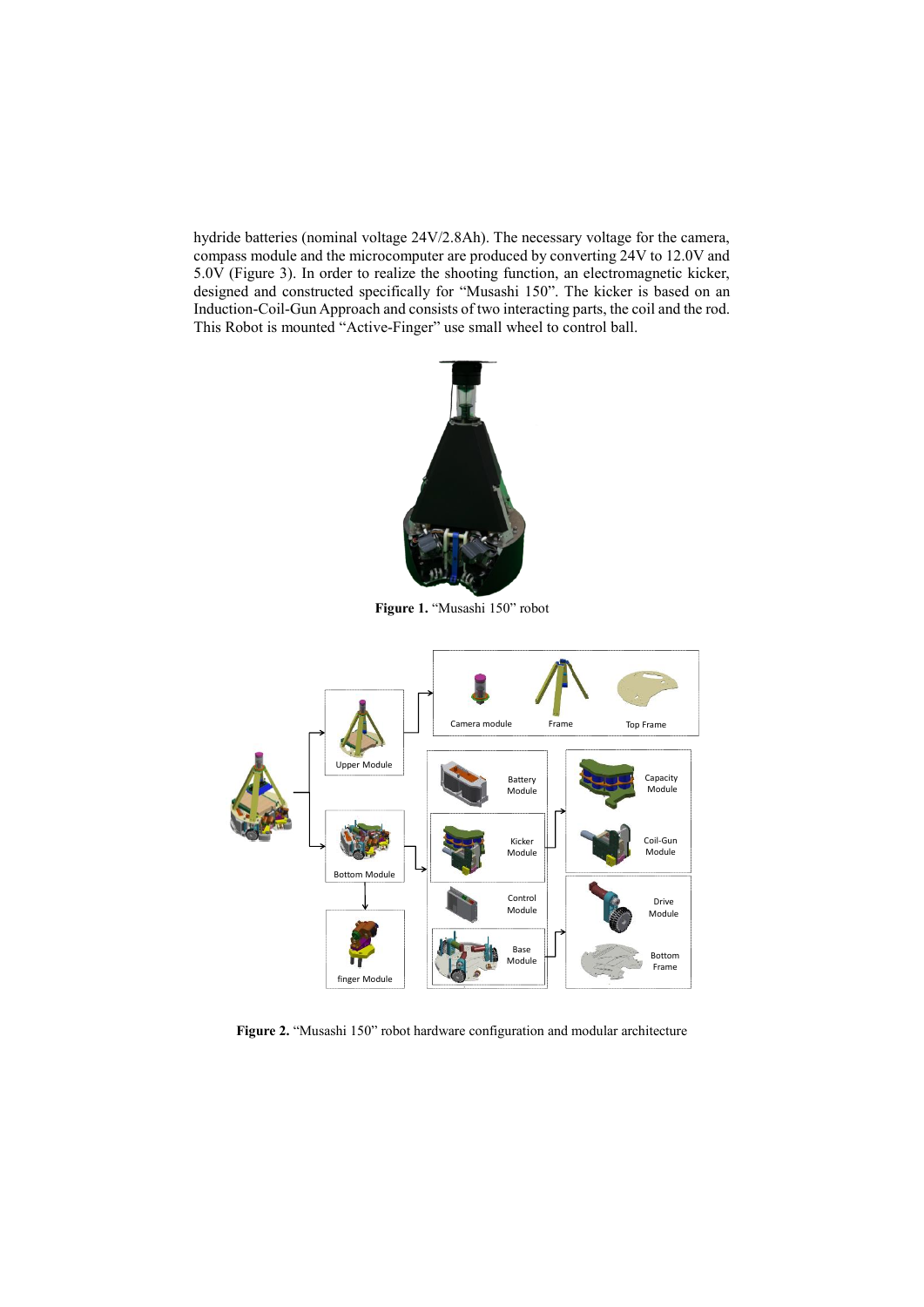| <b>Size</b>           | $500 \times 500 \times 800$ [mm]       |  |
|-----------------------|----------------------------------------|--|
| Weight                | $30.0$ [kg]                            |  |
| Actuator              | DC-Motor $\times$ 3(24[V], 150[W])     |  |
|                       | DC-Motor $\times$ 2(24[V],50[W])       |  |
| <b>Battery</b>        | Ni-MH Battery $\times$ 2 for motioning |  |
| <b>Kicking Device</b> | Solenoid coil                          |  |
| Shoot Speed           | $1.5 \sim 5.0$ [m/s]                   |  |
| Maximum acceleration  | $2.1$ [m/s <sup>2</sup> ]              |  |
| Maximum Speed         | $3.5$ [m/s]                            |  |
| Sensor                | Omni-directional camera $\times$ 1     |  |
|                       | Electrical compass $\times$ 1          |  |
|                       | DC-Motor Encoder $\times$ 5            |  |
| <b>Motor Driver</b>   | EPOS2 70/10 $\times$ 3                 |  |
|                       | EPOS2 50/5 $\times$ 2                  |  |

**Table 1.** Specification of "Musashi 150" robot



**Figure 3.** Flowchart of "Musashi 150" robot power system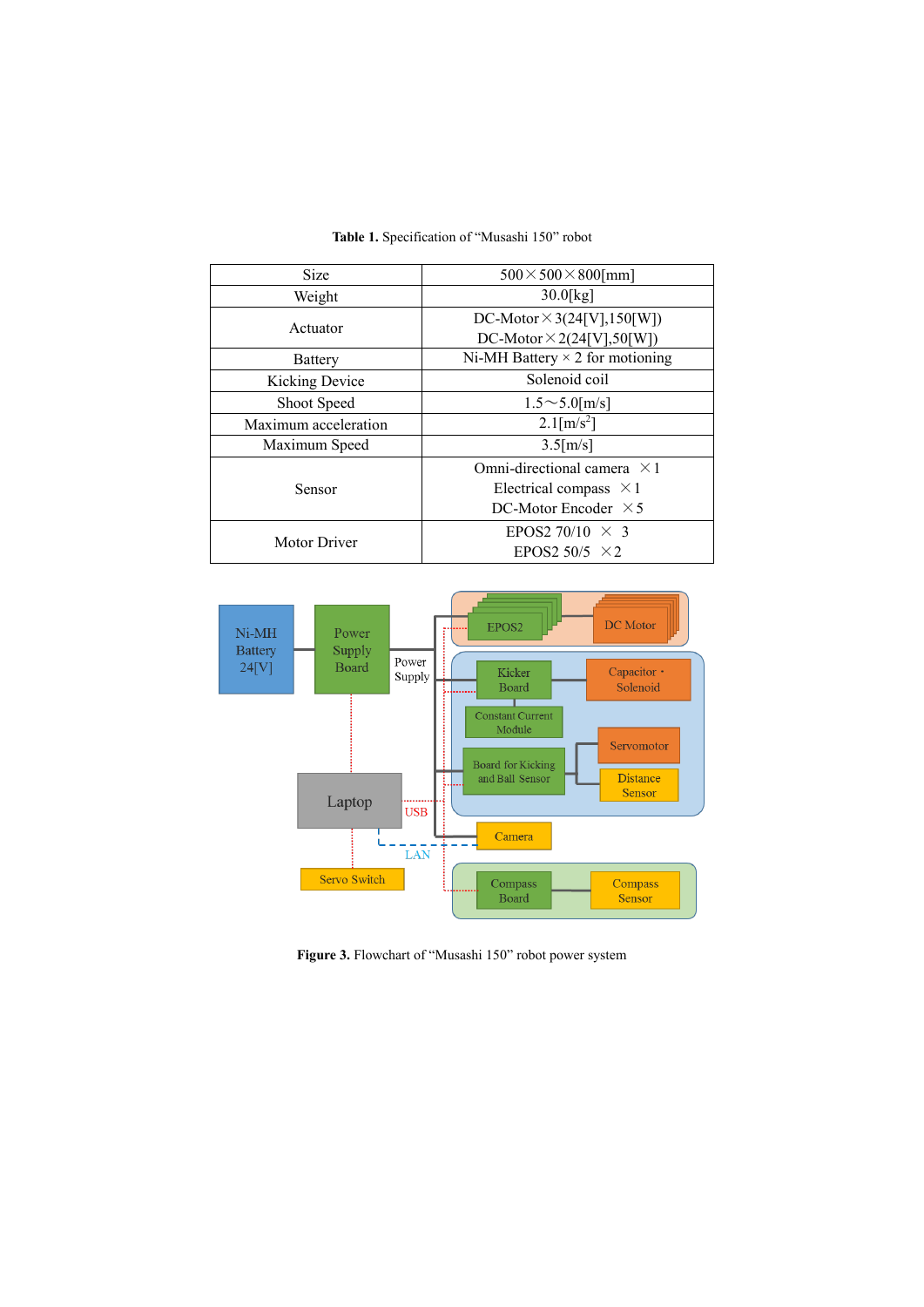### **1.2 The Development of New Solenoid Kicker[1]**

For the kicking power improvement, we have developed a new solenoid kicker. The existing solenoid kicker can only give a shooting speed of 5[m/s] [2]. Therefore, we have developed a new solenoid kicker, and succeeded in improvement of shoot speed and distance of the ball. In order to convert, we set the dimensions of the existing solenoid kicker to the maximum dimensions.

In developing, we examined the four items: the diameter of the windings, the inner diameter of the coil, the outer diameter of the coil and the length of the coil. The results are shown in the Table 2. The diameter of the windings was analyzed by using a simulator. The results are shown in the Figure 4. As a result of the analysis,  $\phi$ 2[mm] was found to be the best.

We made the trial products of the solenoid kicker, and confirmed the performance. The details of the new solenoids are shown in the Table 3. We compared the existing solenoid kicker and new solenoid kicker for shoot speed and distance of the ball. The results are shown in the table. Next, we confirmed variation of distance of the ball by initial position of the plunger using new solenoid kickers. The results are shown in the Figure 5.

The new system was improved the performance, and was success on the size down. Shoot speed of the ball was 15<sup>[%]</sup> improvement. Distance of the ball was  $38[%]$ improvement.(Table 4)

| the inner diameter<br>of the coil<br>lmml | the outer diameter<br>of the coil<br>[mm] | the length of the coil<br>$\mathbf{m}\mathbf{m}$ |
|-------------------------------------------|-------------------------------------------|--------------------------------------------------|
| 27.0                                      | 60 5                                      | 02 <sup>1</sup>                                  |

**Table 2.** Resalt of the analysis of the items of the solenoids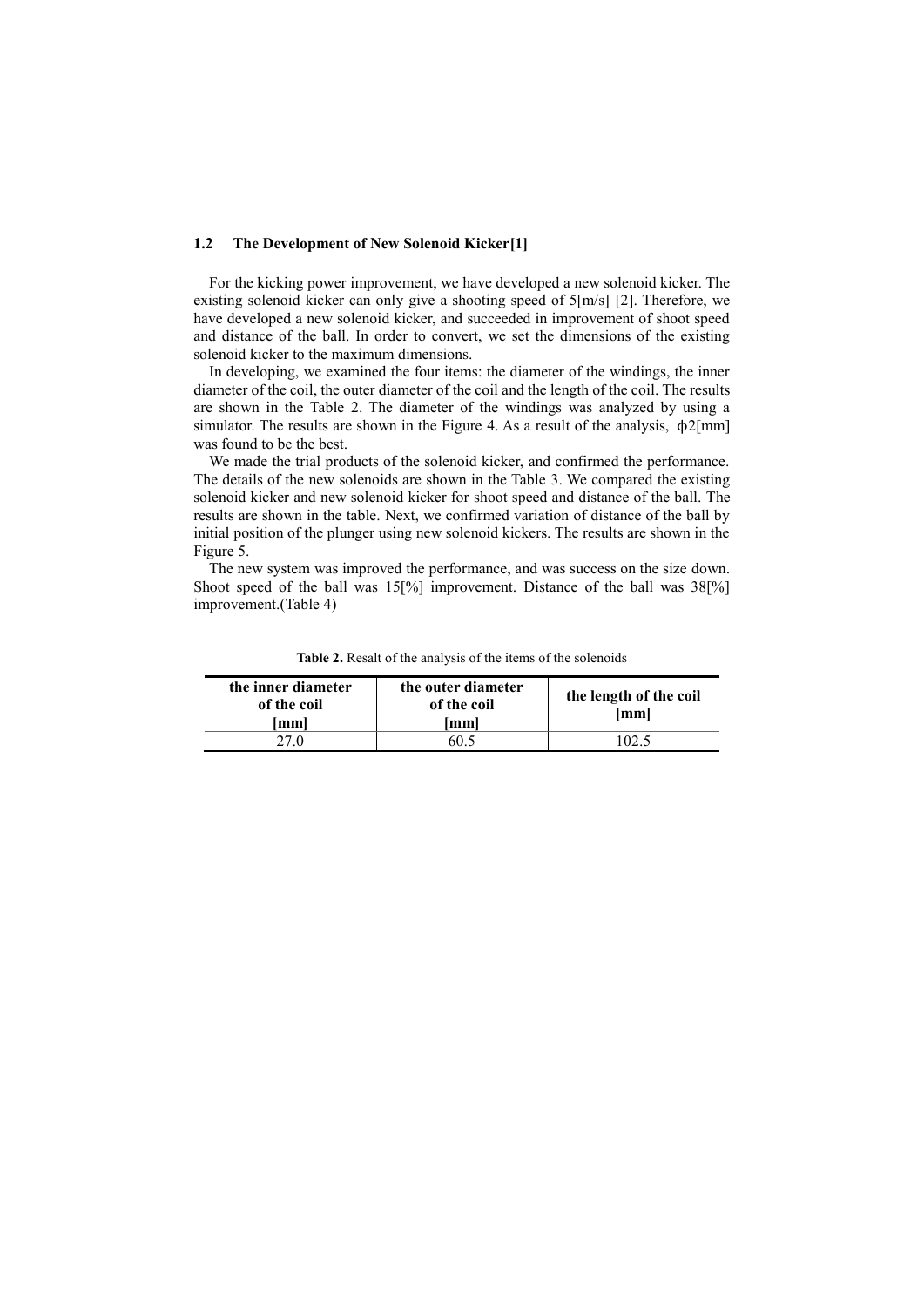

**Figure 4.** Analysis result of solenoid kicker (TAKAHA KIKO Co., Ltd.)

**Table 3.** Details of the new solenoids

| New solenoid | Wire diameter<br>mml | <b>Turns</b> | Resistance<br>IΩI |
|--------------|----------------------|--------------|-------------------|
|              |                      |              | 202               |
|              |                      |              | ) 461             |
|              |                      | 234          |                   |



**Figure 5.** Relationship between the position of the plunger and distance of the ball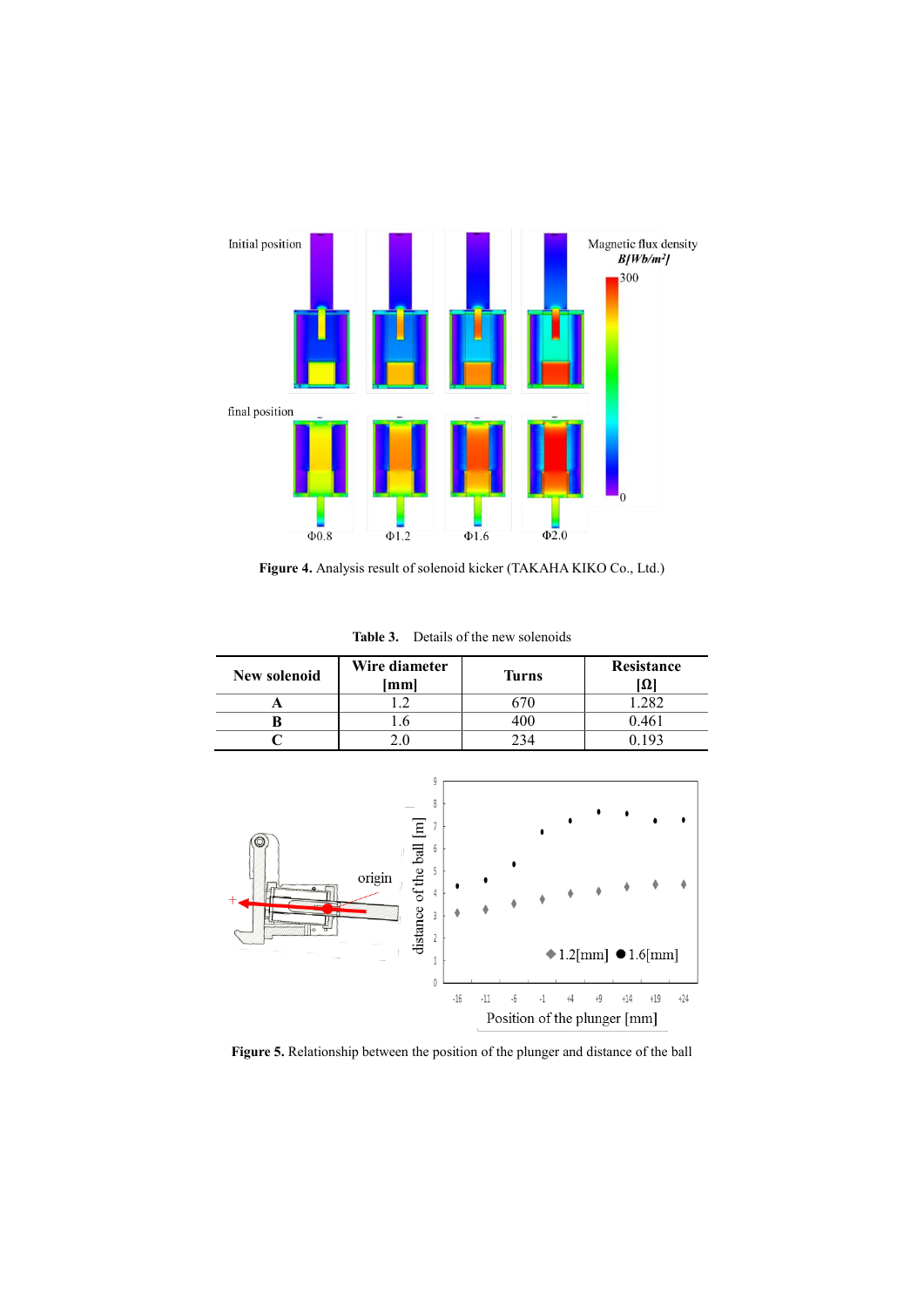**Table 4.** Performance comparison

|                              | Distance of the ball<br>mml | Velocity<br>[m/s] |
|------------------------------|-----------------------------|-------------------|
| The existing solenoid kicker | 5.48                        | 548               |
| The new solenoid kicker      | 7 57                        | 633               |

## **1.3 Active Ball Handling Mechanism[1]**

Our old player robot "Musashi" that has been developed in 2005 has a mechanism for rotate the cam to closing the arms as the Ball Handling Mechanism. However, there are some problems that when robots do a sudden stop, rotate and back, they lose the ball. Furthermore, a rule has been adopted that robots must pass between the allies during the in play or some of the set plays from 2012. Based on these rules, a high cooperation action and ability for ball handling has been more necessary than before. Therefore, we implemented the new Ball Handling Mechanism for improvement of the ball handling ability with the new machine. Diagrammatical view of the Ball Handling Mechanism are shown in the Figure 6, 7. When it starts the handling of the ball, turns a lever-wheel clockwise and draws a ball to the inside of robot. The rotary speed of the wheel is calculated by a moving direction and the speed of the robot, and it allows to hold a ball while doing a natural turn. In addition, it was attached Omni wheel to the lower front of Ball Handling Mechanism, and it can support the ball, and does not hinder the turn of the ball when robots dribble. Specification of the Ball Handling Mechanism is shown in Table 5.



**Figure 6.** Side view of Ball Handling Mechanism



**Figure 7.** Top view of Ball Handling Mechanism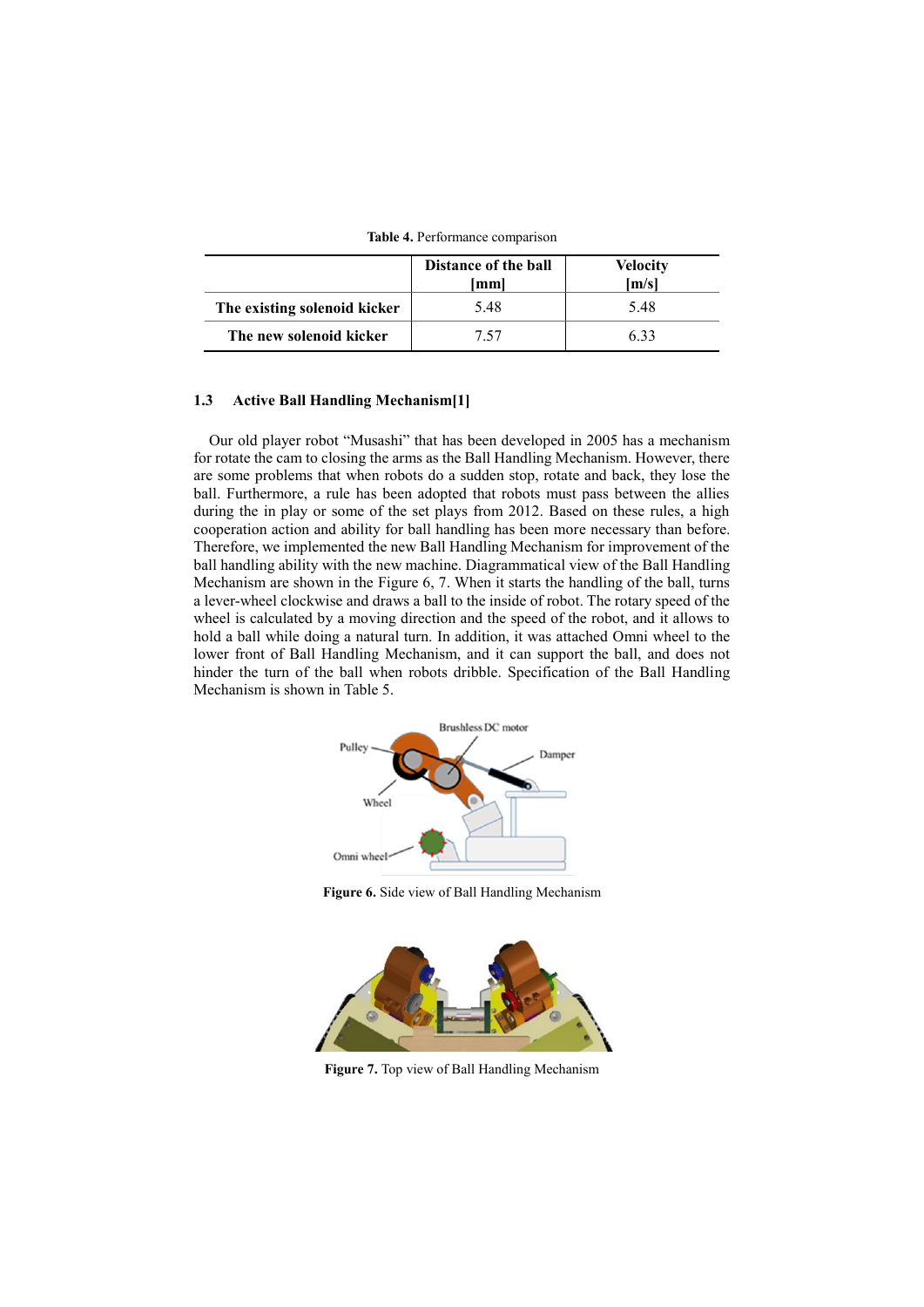| <b>Table 5.</b> Specifications of Ball Handling Mechanism |  |
|-----------------------------------------------------------|--|
|                                                           |  |

| Voltage                     | 24[V]         |
|-----------------------------|---------------|
| <b>Maximum Power</b>        | 50 [W]        |
| <b>Maximum Motor Speed</b>  | $13100$ [rpm] |
| <b>Maximum Motor Torque</b> | $48.2$ [mNm]  |
| <b>Wheel Size</b>           | $60$ [mm]     |
| <b>Reduction Rate</b>       | 10.56         |

# **2 Software system**

## **2.1 Musashi 150 Robot Software Flow Chart**

Musashi 150 robot software is divided into three parts: image processing, communications, and behavior[3]. The image processing part receives an image from camera and extracts necessary information (the distance and the angle to the object); such as ball position, obstacles position and self-position. Position of the robot is estimated by self-localization method based on the Monte Carlo Localization (MCL) algorithm and dead reckoning. The communications part communicates the signal from a referee box and data between robots as multipoint-to-multipoint. From these two processes, robots choice behavior and run their behavior. Figure 8 indicates the Musashi 150 robot software flow chart.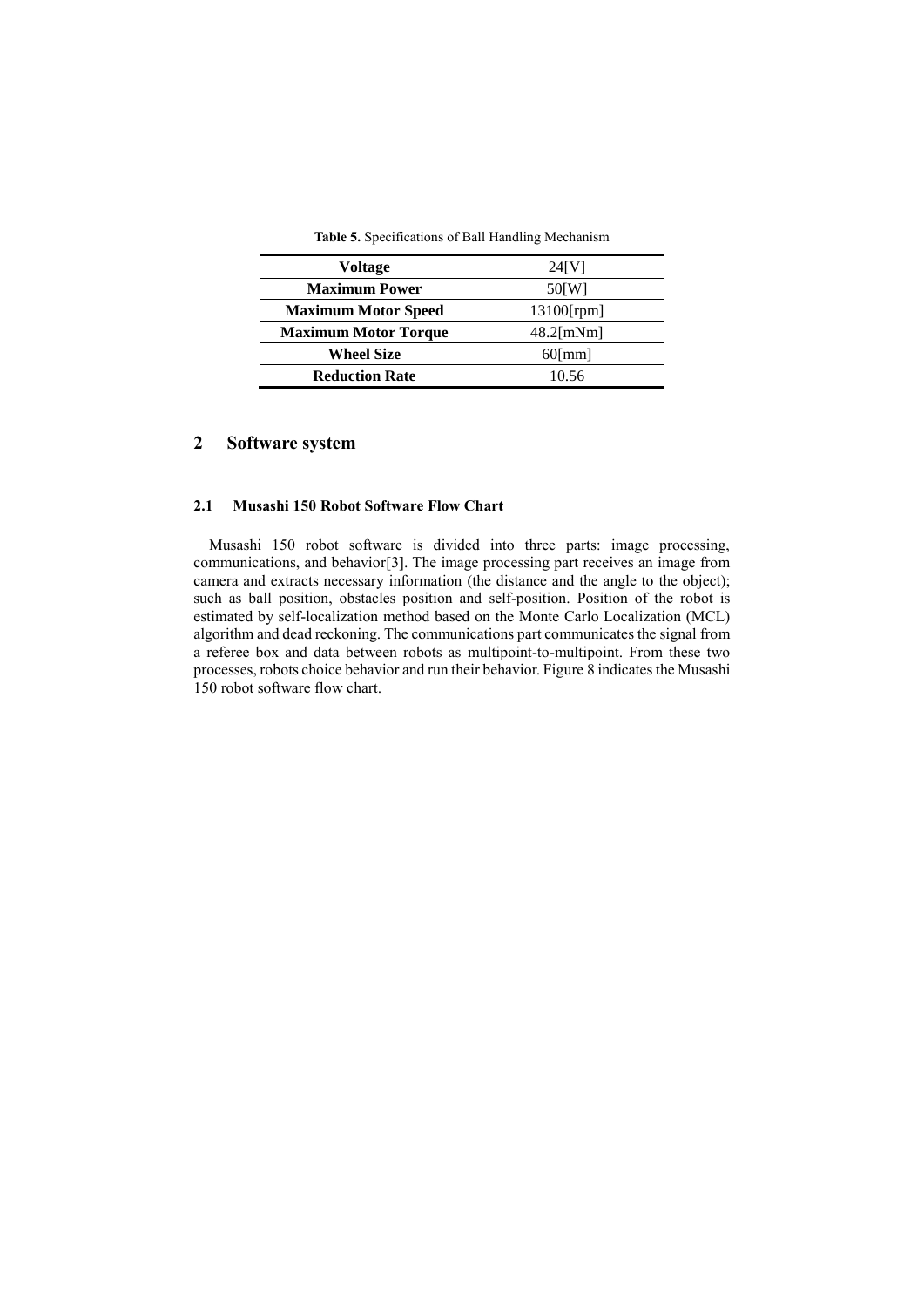

**Figure 8.** Flow chart of the Musashi 150 robot software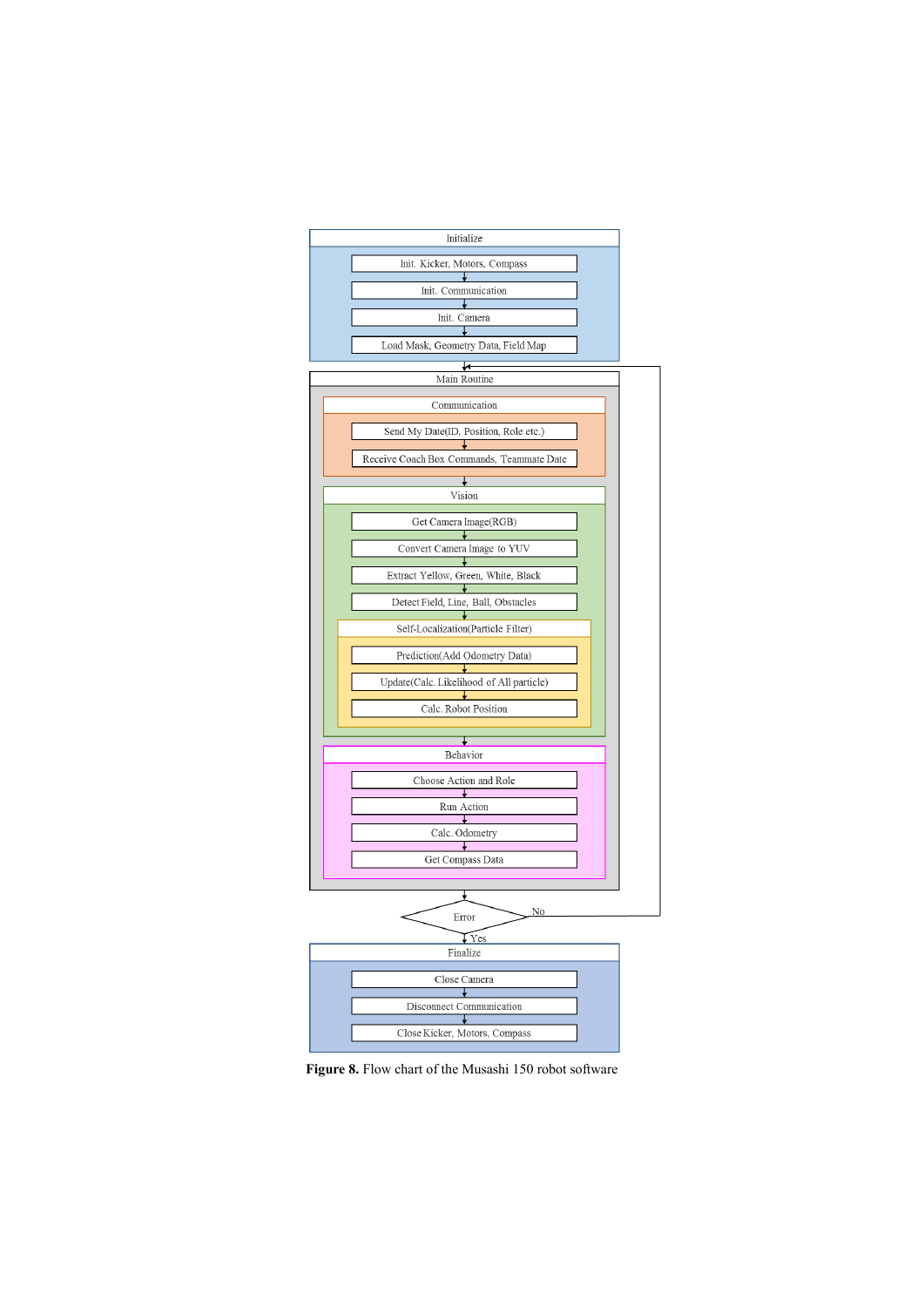### **2.2 Self-localization using MCL and dead reckoning**

The goals had no color because the rules of middle size league were changed in 2008. Therefore, we couldn't use the traditional way, using the color of goals as landmark, for calculating the robot position. Our self-localization method is based on Monte Carlo Localization (MCL) using the information of field lines and information from odometry.

## **2.2.1 Line detection**

Our vision system uses Omni-directional images in the YUV color space. We extract white and green from these images to avoid detecting white objects existing out of the field. To detect field lines, we scan the image using multi-layered scan lines arranged in radial direction and search the crossing points between the field lines and the scan lines.

### **2.2.2 Robot Self-localization**

We use the MCL method which is one kind of particle filters for robot selflocalization.

This method is used widely for mobile robot localization since it has good real-time performance and robustness. The field model is a Cartesian coordinate system with the origin at the center of the field in our algorithm. The robot state is represented by a vector  $x_t$  which consists of position  $(x, y)$  and direction  $\theta$ . We calculate the posterior probability distribution  $p(\mathbf{x}_t | \mathbf{y}_1 ... \mathbf{y}_t)$  from the state of a robot  $\mathbf{x}_t$  and the sensor data at  $y_t$  the current time t. In the particle filter, a probability distribution is represented by a set of N random samples. This method proceeds in two phases.

**Prediction Phase:** In the first phase we predict a current state of the robot. This is specified as a conditional distribution  $p(\mathbf{x}_t | \mathbf{x}_{t-1}, \mathbf{u}_{t-1})$  from the previous state  $\mathbf{x}_{t-1}$ and a control input  $\mathbf{u}_{t-1}$ . The predictive distribution is obtained by following equation.

$$
p(\mathbf{x}_t|\mathbf{y}_1...\mathbf{y}_{t-1}) = \int p(\mathbf{x}_t|\mathbf{x}_{t-1},\mathbf{u}_{t-1}) p(\mathbf{x}_t|\mathbf{y}_1...\mathbf{y}_{t-1}) d\mathbf{x}_{t-1}
$$
 (1)

Where  $\mathbf{u}_{t-1}$  is the odometry data and it added to each particle.

**Update Phase:** In the second phase we update the distribution  $p(\mathbf{x}_t | \mathbf{y}_1 ... \mathbf{y}_t)$ according to the sensor data. The likelihood of  $y_t$  at state  $x_t$  is represented as  $p(\mathbf{y}_t|\mathbf{x}_t)$ . Where  $p(\mathbf{y}_t|\mathbf{x}_t)$  is determined by normal distribution. The frequency function of normal distribution used to decide  $p(\mathbf{y}_t|\mathbf{x}_t)$ .

Where mean  $\mu$  is 0, standard deviation  $\sigma$  is 0.01, variance  $\sigma^2$  is 0.1, and

$$
x = \log(1.0 + D_i) - \log(1.0 + D_r)
$$
 (2)